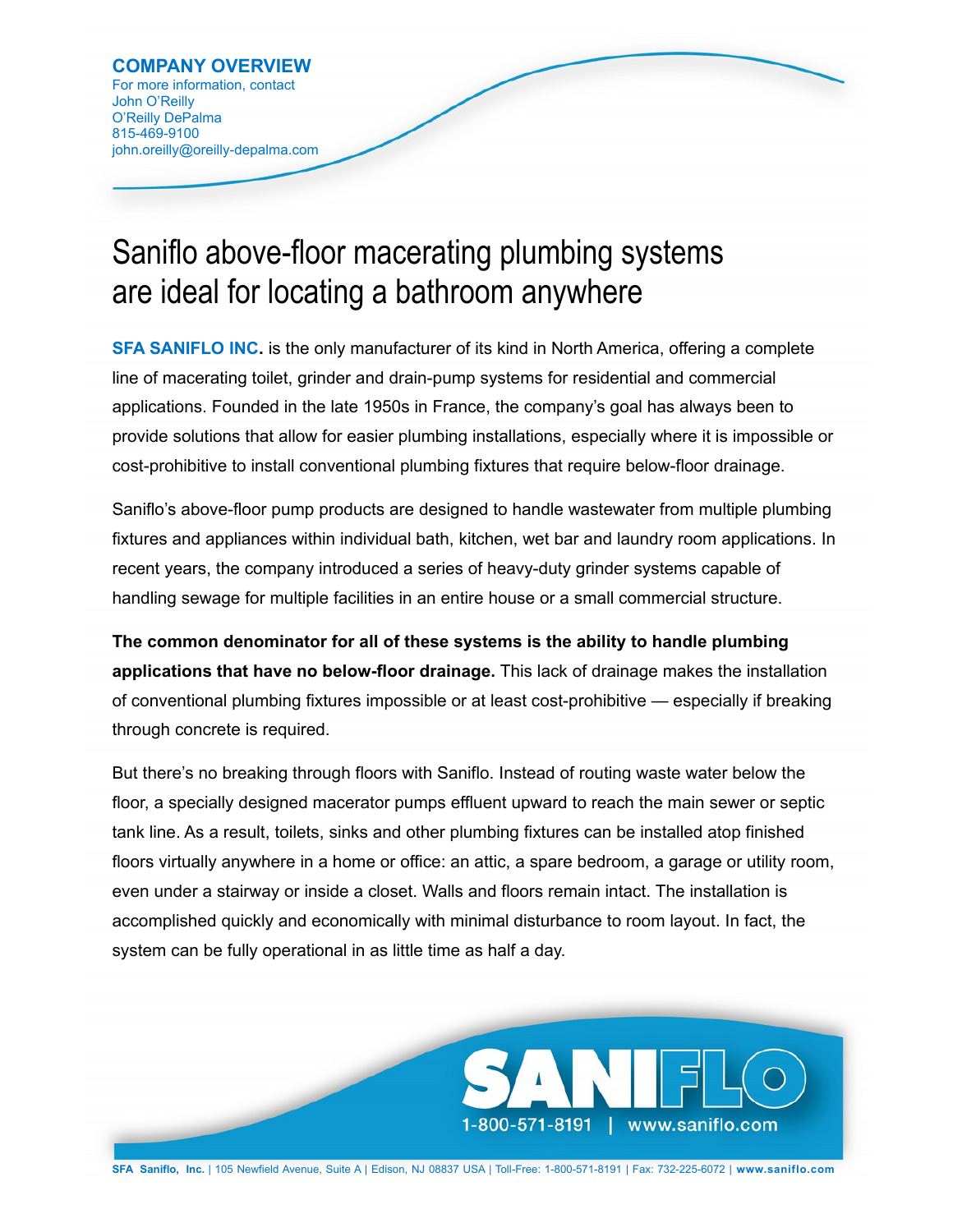Key products in the Saniflo offering include:

 **Saniaccess 3:** The Saniaccess 3 up-flush toilet macerating plumbing system comes equipped with not just one, but two easy-to-open panels atop the unit, providing ready access to the internal components for servicing. Periodic maintenance can be accomplished quickly and easily without having to disconnect the unit from either the toilet or the rest of the plumbing system.

Through one opening, an installer or service contractor can access the electrical components as well as the level sensor mechanism of the pump. The second panel provides ready access to the basket area around the macerating blades for easy removal of any large objects that may have been accidentally flushed.

 **Sanibest Pro:** The redesigned Sanibest Pro is the industry's first and only one-horsepower, grinder pump system — with 25 percent more power than the previous generation — enabling home and business owners to confidently add a complete modern bathroom wherever it is impossible or cost-prohibitive to do so with conventional plumbing.

Successfully introduced in Europe, the enhanced Sanibest Pro leverages a new, highperformance, grinding system that – unlike standard macerating pumps – can easily handle the accidental flushing of sanitary articles, such as feminine products, baby wipes, dental floss, condoms, etc.

Operating at 3,600 RPM (revolutions per minute) for rapid elimination of heavy-duty waste, the Sanibest Pro is designed for homes, as well as public restrooms in offices, schools, factories, restaurants and any other situation where flushing sanitary items might be a concern.

 **Sanicubic 1:** The Sanicubic 1 is a pre-assembled simplex grinder, designed to handle the wastewater and sewage streams from multiple plumbing fixtures located throughout a structure. Featuring a one-horsepower motor and a fast-rotating stainless steel cutting blade, the Sanicubic 1 minimizes the possibility of clogs by quickly reducing solids in the wastewater streams and pumping them 36 feet vertically or 328 feet horizontally through a 1.5-inch, rigid pipe.

With these capabilities, the Sanicubic 1 is ideal for applications in which the septic tank or sewer line is located either above or at some distance from the structure, or where gravity flow is not sufficient to move the waste.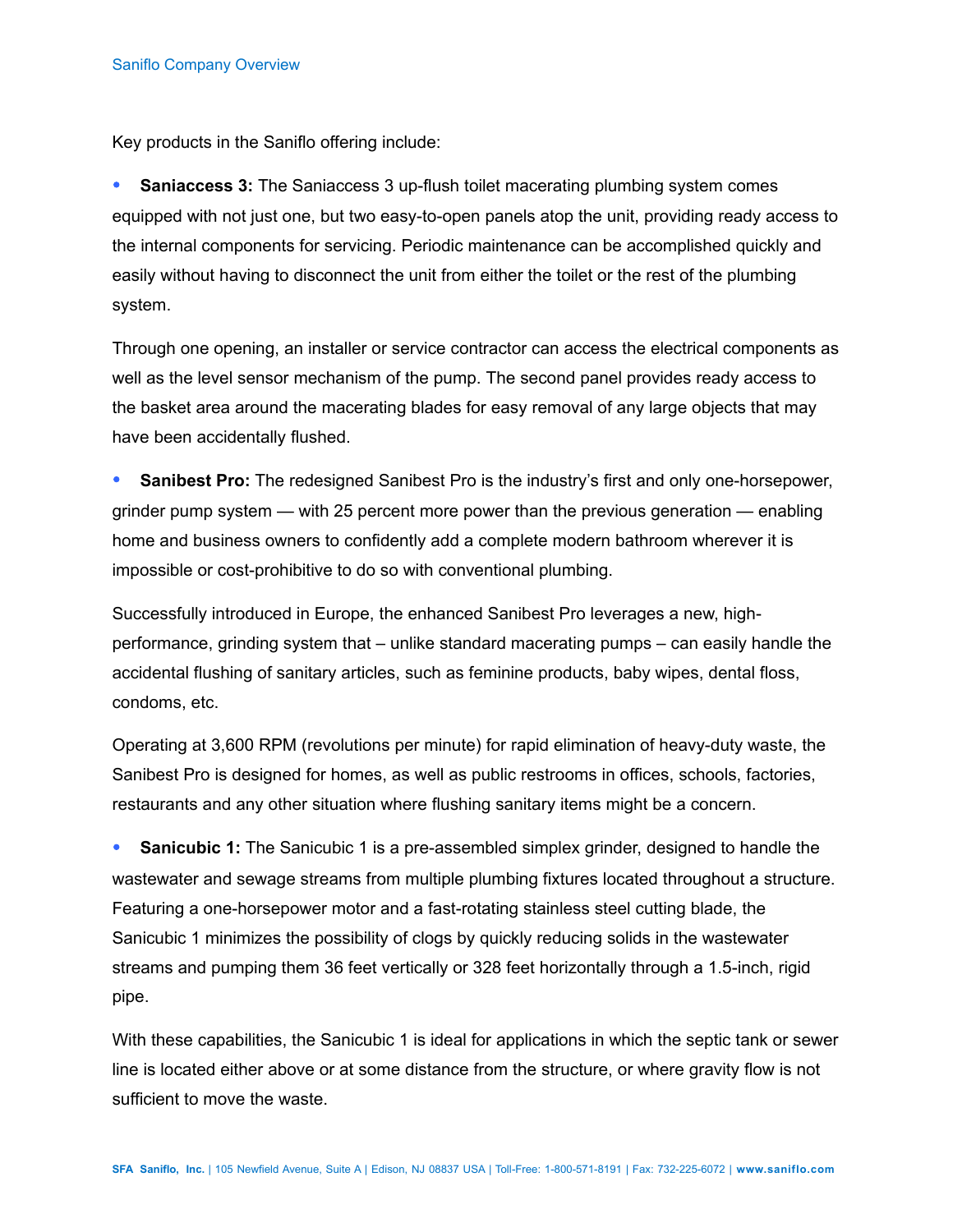## Saniflo Company Overview

Overall, the Sanicubic 1 offers a lower overall lifetime cost than a conventional sewage ejection system, once the extra expense of floor excavation, the higher cost of plumbing materials and labor, and the increased incidence of maintenance are all factored in.

 **Sanicondens Best:** The Sanicondens Best condensate water pump from SFA Saniflo incorporates a pH neutralizing granule tray that increases the pH of the acid water before discharging it to the drain line. With four inlets, the pump can accommodate multiple condensing mechanical systems, both residential and commercial, including boilers, water heaters, airconditioning and refrigeration systems and other appliances.

Many times, condensate is not able to drain adequately via gravity, usually because the application lacks conventional, below-floor drainage. This problem may, in turn, cause property damage or even create health hazards by adversely affecting indoor air quality. The Sanicondens Best, whose built-in pump activates automatically, is designed to quickly remove condensate by pumping it upward to a drainage line, where it can be carried safely away from the unit through gravity.

The built-in neutralizer will defuse condensate from appliances, preventing the corroding of drains and sewer systems. Made of a durable polypropylene, the eight-pound condensate pump may be wall-mounted, using the tabs on the tank, or installed on a level floor surface.

"From residential and commercial bathrooms, where our Saniaccess 3 and Sanibest Pro systems dominate, to whole-house and commercial sewage applications that are ideally suited to our Sanicubic simplex and duplex grinding systems, Saniflo offers plumbing solutions to help building contractors become more profitable," says Regis Saragosti, CEO of Saniflo USA. "Our plumbing technology requires less time on the job site, which translates to higher productivity and revenue for remodelers and contractors."

**For more information,** contact Saniflo at 1-800-571-8191. Or visit the Saniflo website at [www.saniflo.com.](http://www.saniflo.com/)

– Image links and captions on next page –